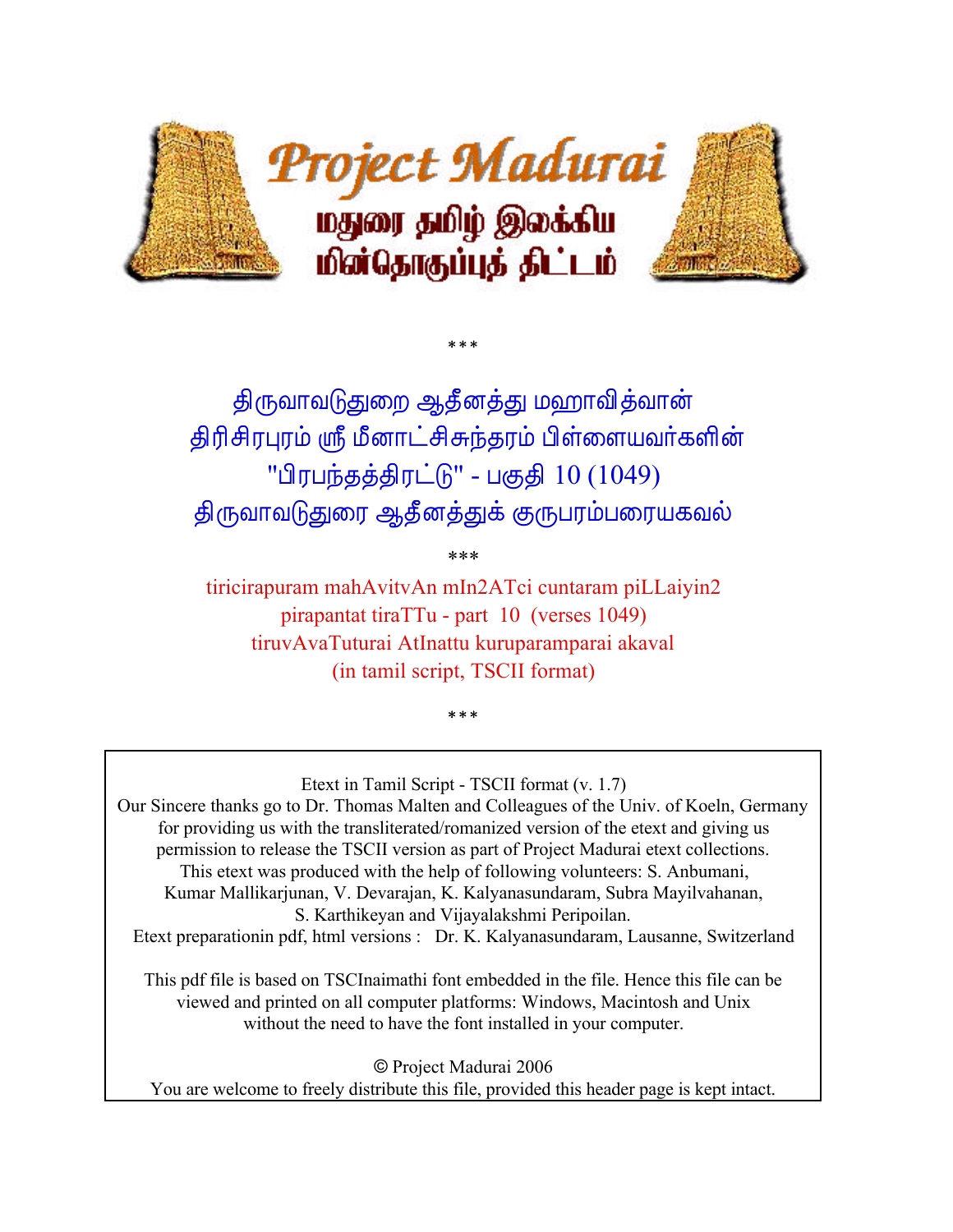## திருவாவடுதுறை ஆதீனத்து மஹாவித்வான் திரிசிரபுரம் ஸ்ரீ மீனாட்சிசுந்தரம் பிள்ளையவர்களின் "பிரபந்தத்திரட்டு" - பகுதி 10 (1049) திருவாவடுதுரை ஆதீனத்துக் குருபரம்பரையகவல்

| 1049 | திருவளர் கைலைச் சிலம்பில்வீற் றிருக்கு<br>மருவளர் கடுக்கை மாலிகைப் பெருமா<br>னருள்பெறு நந்தி யடிகடம் பான்மெய்ப்<br>பொருள்பெறு கருணைப் புகழ்ச்சனற் குமாரா்<br>மற்றவ ரருளுறீஇ வையகத் தியங்கிய | 5  |
|------|---------------------------------------------------------------------------------------------------------------------------------------------------------------------------------------------|----|
|      | நற்றவர் சத்திய ஞானதரி சனிக<br>ளவந்தெறு மன்னவ ரருளொருங் குற்றுப்<br>பவந்தெறு வாய்மைப் பரஞ்சோதி யடிக<br>ளத்தகு குரவ ரருளடைந் துயர்ந்த<br>வித்தகர் வெண்ணெய் மெய்கண்ட தேவ                       | 10 |
|      | ரிவா்முதற் குரவ ரியைந்ததிரு நாமந்<br>தவர்புகழ் சமாதித் தலமடை மதிநா<br>ளிவைமுறை யுரைப்பா மிசைத்தமெய் கண்டர்<br>சுவையமை வெண்ணெய் துலாமதி சோதி<br>தவலருங் கருணை தழையரு ணந்தியார்               | 15 |
|      | கவலருந் துறையூர் கன்னிமதி பூரம்<br>படர்மறை ஞானசம் பந்தர்வண் டில்லை<br>வடகளாச் சேரி மடங்கன்மதி யுத்தரந்<br>திக்கொத் திறைஞ்சத் திகழுமா பதியார்<br>மெய்க்கொற் றவன்குடி மேடமதி யத்தம்           | 20 |
|      | வாய்ந்தவரு ணமச்சி வாயதே சிகர்மேல்<br>வேய்ந்தகொற் றவன்குடி வின்மதி யாதிரை<br>திண்ணிய சித்தர் சிவப்பிர காசர்<br>நண்ணிய தலமதி நாளவர்க் கில்லை<br>யளவா வருளுற் றவிர்நமச் சிவாயர்                | 25 |
|      | வளவா வடுதுறை மகரமதி முதனா<br>ணலமலி தருமறை ஞானர்மே லுரைத்த<br>வலமலி துறைசை மகரமதி சோதி<br>வளம்பயி லம்பல வாணர் மேலெடுத்து<br>விளம்பிய துறைசை மேடமதி யவிட்ட                                    | 30 |